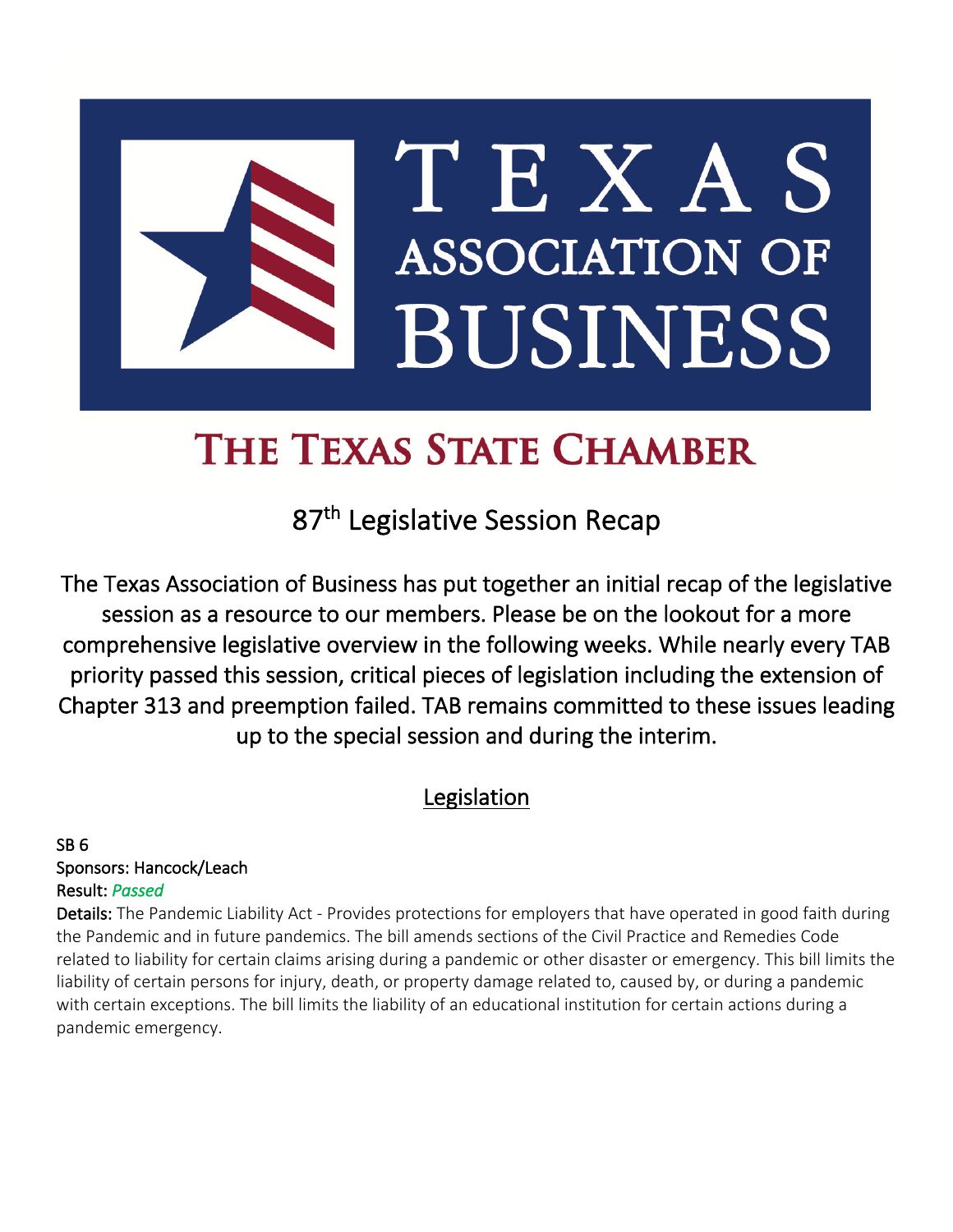#### SB 14 Sponsors: Creighton/Phil King Result: *Did not pass*

Details: The Business Freedom and Uniformity Act - Preempts local governments from mandating employment regulations that fall outside of the jurisdiction's regulatory scope like predictive scheduling, local wages, and hiring practices. Some local governments in Texas have begun passing ordinances regulating private employment practices, resulting in a patchwork of different regulations that creates hurdles for employers and workers. S.B. 14 seeks to prohibit the adoption of these local ordinances and streamline statewide employment regulations to allow job creators to spend less time fighting through a web of red tape and focus more time investing in their employees, their businesses, and their communities.

#### HB 19

Sponsors: Leach/Taylor

#### Result: *Passed*

Details: The Keep Texas Trucking Initiative protects businesses with commercial vehicles from abusive lawsuits. The commercial trucking industry is essential to the state's economy, representing one in every 15 Texans employed and transporting two million tons of goods daily. In recent years, rising numbers of lawsuits and skyrocketing insurance rates, threatening Texas employers, consumers, and supply chains. H.B. 19 will help ensure legitimate evidence directly relevant to causation and injuries arising from a commercial vehicle accident is presented to jurors without prejudice, and sets forth specific procedures by which the facts of a case are presented in court by both the plaintiff and defendant to determine negligence of a defendant and award fair compensation.

#### HB 5

#### Sponsors: Ashby/Nichols

#### Result: *Passed*

Details: Expands broadband access across state. Creates the State Broadband Development Office (SBDO) within the office of the Comptroller to develop a state broadband plan by September 1, 2022. The state will also establish a program to award grants, low interest loans, and other financial incentives to applicants for the purpose of expanding access to and adoption of broadband service in census blocks.

#### HB 1556

## Sponsor: Murphy

#### Result: *Did not pass*

Details: Would have reformed and extended Chapter 313 economic development incentives.

#### HB 3741

#### Sponsor: Capriglione

#### Result: *Did not pass*

Details: Omnibus data privacy bill which raised concerns about potential negative consequences on businesses.

#### SB 1102

#### Sponsors: Creighton/Parker

#### Result: *Passed*

Details: Texas Reskilling & Upskilling through Education "TRUE" Initiative, strengthens the relationship between community colleges and businesses to ensure a strong workforce and more prosperous economy. S.B. 1102 creates a grant program to assist eligible institutions in expanding and maintaining activities that promote workforce learning in the targeted industries and occupations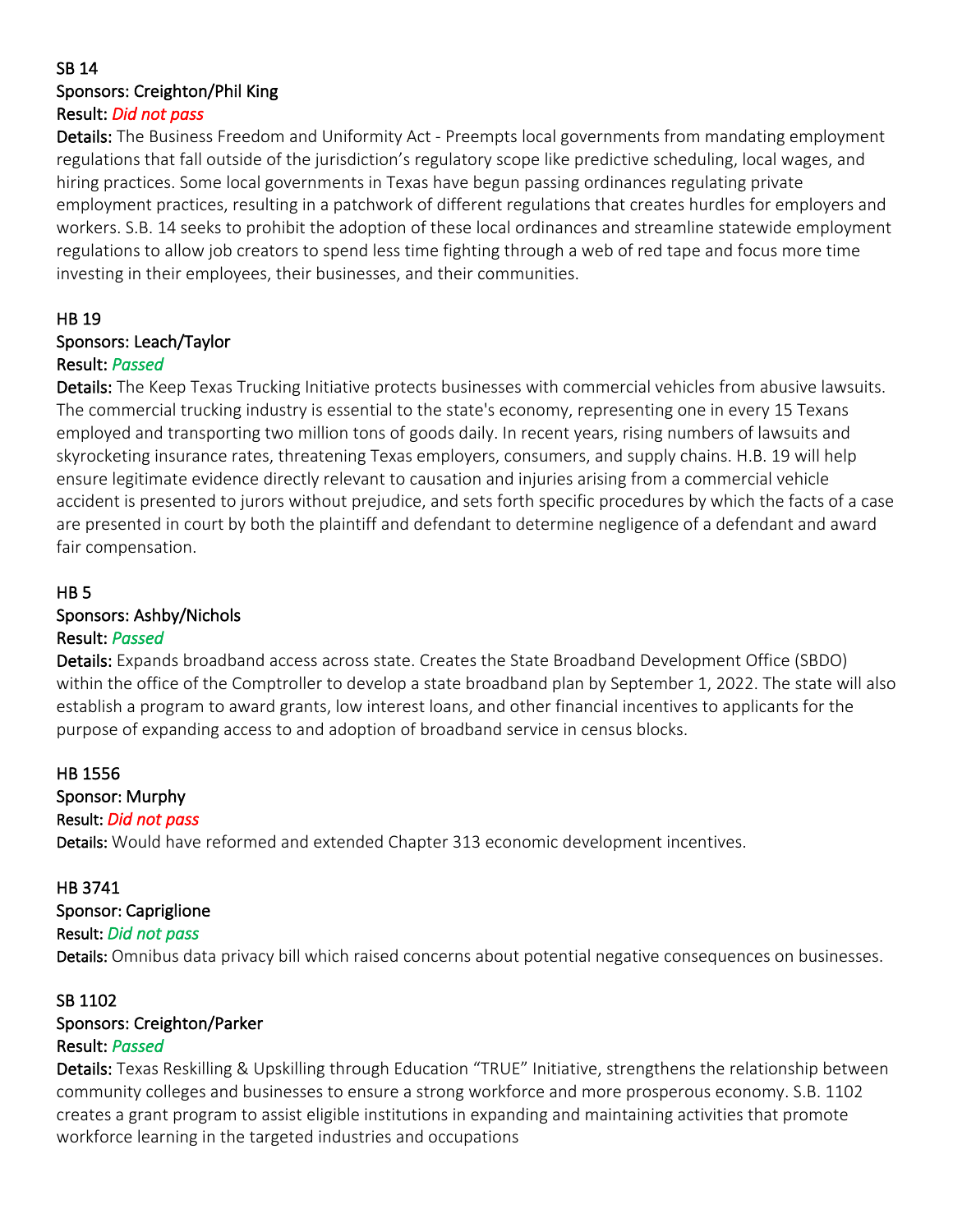#### HB 3767 Sponsors: Murphy/Bettencourt Result: *Passed*

Details: Increases state agency coordination among Texas Education Agency, Higher Education Coordinating Board, and the Workforce Commission. Creates a comprehensive data system for students and institutions. Among its provisions, the bill would require TEA, THECB, and TWC to establish a web-based library of credentials and also develop a web site for the TriAgency Workforce Initiative that includes career and workforce information for the public.

#### HB 1195

# Sponsors: Geren/Hancock

#### Result: *Passed*

Details: Makes PPP loans nontaxable for the Texas Franchise Tax. In response to the COVID-19 pandemic, Congress offered certain forgivable loans and grants and clarified that these loans and grants are not considered income for federal tax purposes. Accordingly, an update to Texas franchise tax law was needed to ensure businesses are not required to pay state franchise taxes on PPP loans and related grants.

#### HB 7

#### Sponsors: Button/Nelson

#### Result: *Passed*

Details: Protects employers from a massive and immediate unemployment tax increase by allowing Texas Workforce Commission to adjust the replenishment rate. Creates a predictable payment for employers over a long period of time and will restore the UI trust to the minimum level.

#### HB 4

#### Sponsors: Price/Buckingham

#### Result: *Passed*

Details: Expands access to telemedicine and telehealth. The bill would require the Texas Health and Human Services Commission (HHSC) to expand and reimburse for telemedicine or telehealth services delivered through rural health clinics, Medicaid, and CHIP. Covered services would include preventative health and wellness services; case management services, including targeted case management; behavioral health services; occupational, physical, and speech therapy services; nutritional counseling services; and assessment services, including nursing services.

#### HB 17

#### Sponsors: Deshotel/Birdwell

#### Result: *Passed*

Details: Prevents cities from banning natural gas. H.B. 17 would ensure homeowners, builders, and business owners have access to balanced energy solutions that are efficient, affordable, and clean. Although no cities or towns in Texas have banned any energy sources, it is a growing trend from states like California and Washington State. H.B. 17 prevents cities and counties in Texas from banning different types of utility services.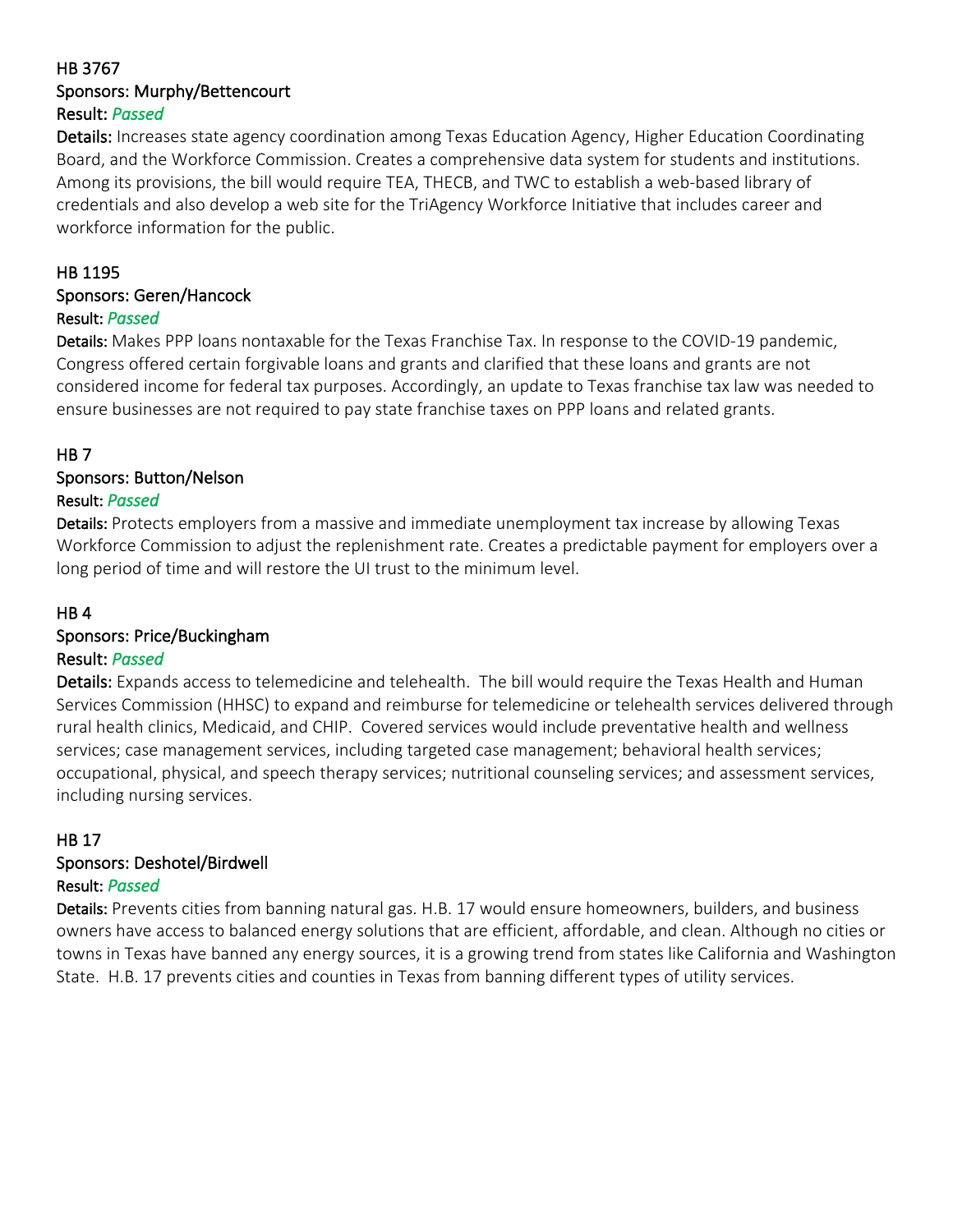#### HB 1024 Sponsors: Geren/Hancock Result: *Passed*

Details: Allows beer, wine and mixed drinks to be included in pickup and delivery food orders, securing a revenue stream made available to restaurants during the pandemic. The bill makes permanent Governor Abbott's emergency waiver allowing restaurants with a mixed beverage permit and a food and beverage certificate from TABC to sell beer, wine, and cocktails with food orders that are purchased for pickup or delivery, including through third-party delivery companies.

#### SB 903

Sponsors: Perry/Sanford Result: *Passed*

Details: Gives taxpayers the option to bypass the State Office of Administrative Hearings (SOAH) and go straight to district court when appealing the denial of a refund claim. For many taxpayers, a mandatory administrative hearing prior to being able to file in a district court is unnecessary, expensive, and unreasonably delays the opportunity to resolve their tax case.

# Budget

#### Summary:

The state budget is now headed to the governor's desk. Thanks to increased revenue projections, the new spending will not tap into the state's rainy-day fund, keeping the budget deficit neutral. Upon arrival, the Governor will have ability to line-item veto any items he objects to. The final budget does not appropriate the nearly \$16 billion in federal funds available under the stimulus packages, leaving that task for the special session to be scheduled later this fall. The budget also maintains Texas's strong commitment to public education, the foundation of our skilled workforce, with \$8.6 billion allocated to higher education alone, building on commitments made in HB3 last session. Additional support for education is expected in the special session, as the federal stimulus money is distributed.

#### *Highlights of the SB 1 State Budget:*

- Funding for the full Foundation School Program entitlement, reflecting changes made last session to the school finance formula, including:
	- o \$3.1 billion to fund enrollment growth for public education; and
	- $\circ$  \$1.1 billion in additional state aid related to property tax compression in the 2022-23 biennium;
- \$8.5 billion for higher education institution formulas, an increase of \$486 million from the previous biennium;
- Combined projected funding of \$8.4 billion for mental health across 25 state agencies.
- \$352.6 million, an increase of \$10.2 million, for women's health programs, including the continuation of the Healthy Texas Women program's enhanced post-partum care services implemented by the Legislature last session;
- \$123.5 million for increased reimbursement rates for rural hospitals;
- \$128.5 million for Department of Public Safety Crime Lab services, prioritizing timely testing of sexual assault kits (between SB 1 & HB 2);
- \$34 million to provide a 3-percent pay increase to TDCJ correctional officers working in maximum security units;
- \$39 million to fortify security at the Texas Capitol, including additional troopers and enhanced safety measures (between SB 1 and HB 2);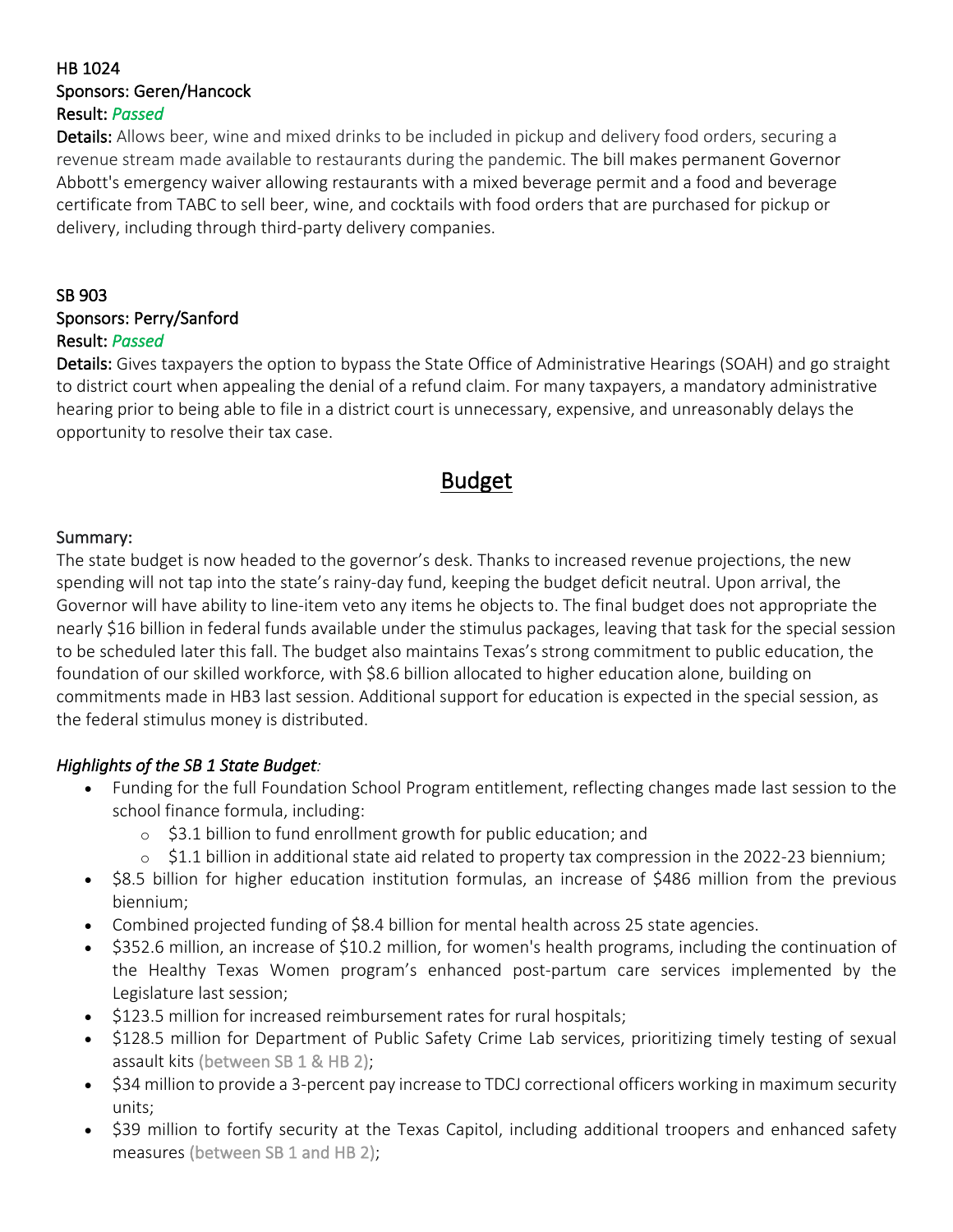- \$2.2 billion to address cybersecurity, replace legacy systems and upgrade information technology (between SB 1 and HB 2);
- Full restoration of state funding to Texas food banks and home-delivered meal programs;
- 100 percent appropriation of estimated available Sporting Goods Sales Tax, totaling over \$400 million, to support state parks and historical sites;
- Additional staff resources to strengthen the Public Utility Commission's oversight of ERCOT activities;
- \$200 million to continue protecting our Gulf Coast from natural disasters; and
- Over \$30 billion to address the state's transportation needs, including \$26.5 billion dedicated for highway planning, design, construction, and maintenance.

#### *Highlights of CSHB 2 (the supplemental bill):*

- \$209.7 million to address shortfalls at the Texas Department of Criminal Justice;
- \$321.3 million to finish construction of Austin and San Antonio State Hospitals and plan a new state hospital in the Dallas area;
- \$23.7 million to address the most critical infrastructure needs at our State Supported Living Centers and State Hospitals;
- \$271 million for the Texas Guaranteed Tuition Plan;
- \$63.6 million to respond to natural disasters across several universities;
- \$25 million for courthouse preservation;
- \$22 million for bullet resistant windshields to protect our state troopers;
- \$36 million to finish interior facilities in Phase I of the Capitol Complex construction project;
- \$36 million for Capitol repairs and renovations, including the Texas Capitol, Capitol Extension, Capitol Visitors Center, and Texas State History Museum;
- \$50 million to preserve, maintain, and restore the Alamo and its surrounding complex;
- \$893 million for IT needs across state agencies, including cybersecurity, legacy system modernization, and other projects; and
- \$583 million for statewide capital needs at various agencies.

# Miscellaneous

#### Response to Winter Storm

Several bills aimed at improving the electric grid and governance of ERCOT and PUC passed in response to the devastating winter storm that hit Texas in early February. A detailed look at the particulars of the legislation will be included in our comprehensive legislative session overview.

#### Mandated Benefits

TAB, along with NFIB, opposed over a dozen bills that would have created a mandated benefit. Adding mandates to health plans increases the costs for businesses and employers. Texas already has 43 mandates in place – the third highest in the country.

#### TAB led the Effort to End the \$300 Additional Weekly Federal Unemployment Payment

TAB sent a letter, with 50+ cosigners, encouraging Governor Abbott to consider ending Texas' participation in \$300 additional weekly federal supplement payment. This is the number one issue of concern among local chambers, as employers increasingly cite the additional federal stimulus finding as the biggest barrier to filling job openings. TAB conducted a survey, in which 177 employers participated in, to determine if employers were struggling to find workers. 80% of Respondents Call for End to \$300/Week Federal Supplement. You can find the full survey results on our website.